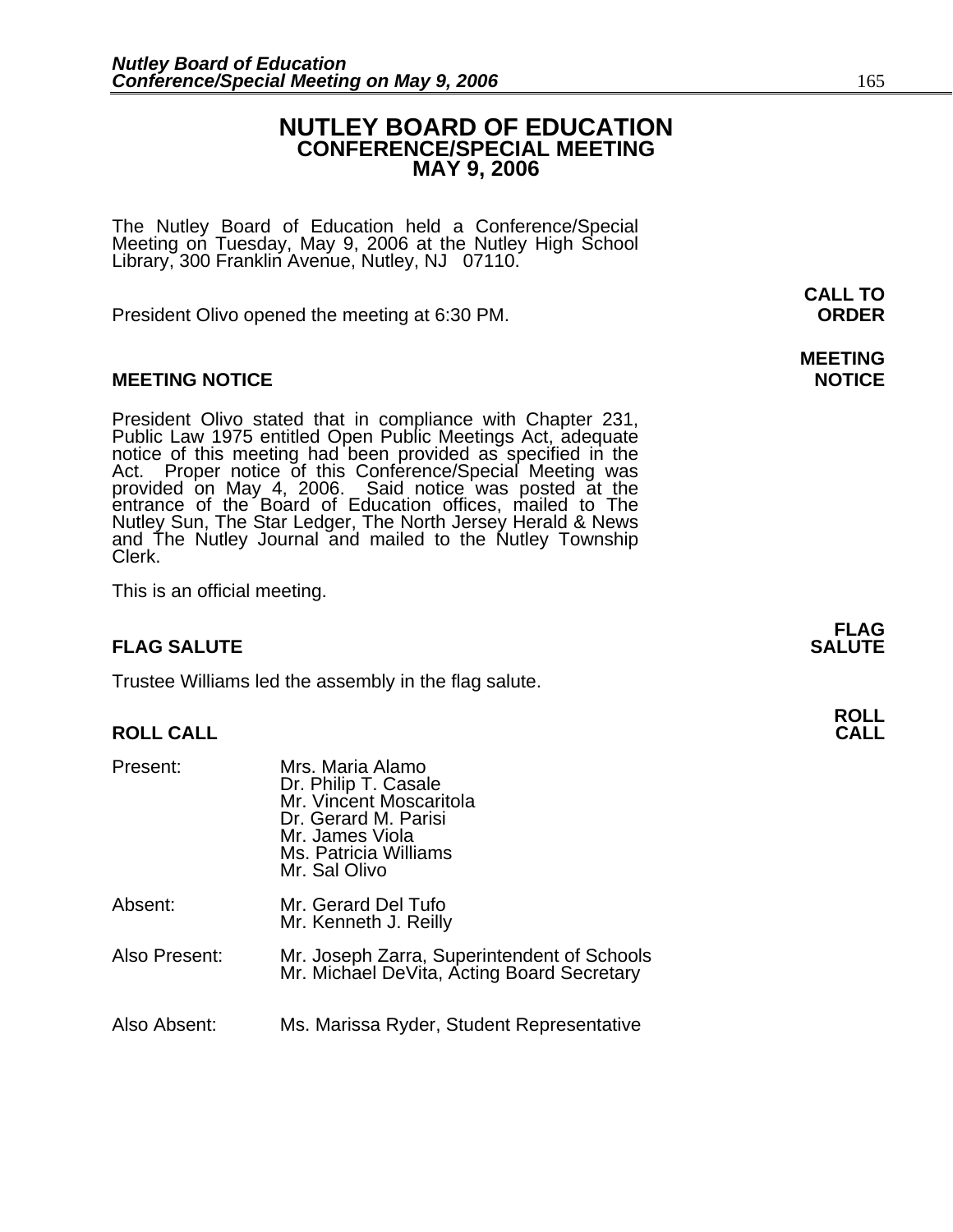#### **MOTION TO ADJOURN TO EXECUTIVE SESSION**

At 6:35 PM Trustee Alamo moved and Trustee Parisi seconded the following resolution:

WHEREAS, the Board of Education will be discussing matters exempt from public discussion pursuant to N.J.S.A. 10:4-12,

NOW, THEREFORE, BE IT RESOLVED that the Board of Education recess to closed executive session at this time in the conference room to discuss personnel and legal matters, and

BE IT FURTHER RESOLVED that the results of the discussions will be made public by inclusion on the agenda of a subsequent meeting of the Board of Education or when the reasons for discussing such matters in closed session no longer exist.

The motion was unanimously approved by voice vote.

At 8:10 PM the Board reconvened in open public session on a motion by Trustee Alamo seconded by Trustee Viola, and unanimously approved by voice vote.

#### **HEARING OF CITIZENS HEARING OF CITIZENS**

None

### **RESOLUTIONS**

#### 1. **APPOINTMENT – Director of Special Services – Ann Marie Bruder**

Trustee Parisi moved, and Trustee Casale seconded, the following resolution. Upon being put to a roll call vote the resolution was approved.

BE IT RESOLVED that the Board of Education approves the<br>appointment of Ann Marie Bruder as Director of Special Services for the 2006/2007 school year, effective July 1, 2006, at the annual salary of \$100,125, M.A.+30 Step 1, in<br>accordance with the 2006/2007 Administrators' Salary Guide.

#### 2. **APPOINTMENT – Radcliffe School Principal – Sherrie Tolve**

Trustee Alamo moved, and Trustee Casale seconded, the following resolution. Upon being put to a roll call vote the resolution was approved.

**RECONVENE OPEN MEETING** 

## **CITIZENS**

**APPOINT<br>DIRECTOR OF SPECIAL SVCS** 

## **EXECUTIVE**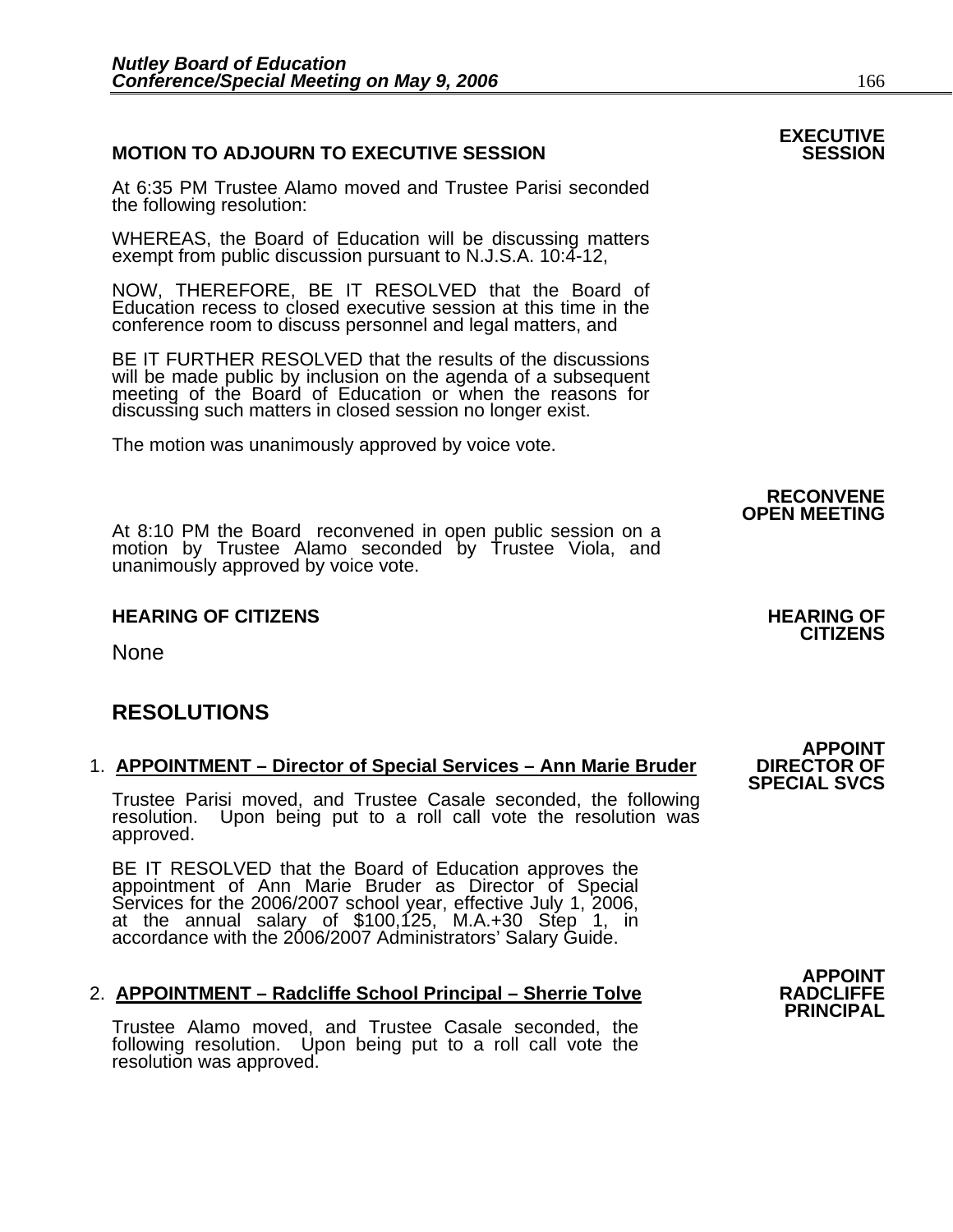BE IT RESOLVED that the Board of Education approves the appointment of Sherrie Tolve as Radcliffe School Principal for the 2006/2007 school year, effective September 1, 2006, at the annual salary of \$101,088, M.A.+30 Step

#### **3. APPOINTMENT – Athletic Director – Joseph Piro**

Trustee Moscaritola moved, and Trustee Casale seconded, the following resolution. Upon being put to a roll call vote the resolution was approved.

BE IT RESOLVED that the Board of Education approves the appointment of Mr. Joseph Piro as Athletic Director for the 2006/2007 school year, effective September 1, 2006, at the annual salary of \$86,999, M.A.+30 Step 1, in accordance with the 2006/2007 Administrators' Salary Guide.

#### 4. APPOINTMENT – Director of Cultivating Academic Talent  **Program (CAT) – Tracy Eagan OF CAT 2018 19:40 COF CAT 20:40 COF CAT 20:40 COF CAT**

Trustee Williams moved, and Trustee Viola seconded, the following resolution. Upon being put to a roll call vote the resolution was approved.

BE IT RESOLVED that the Board of Education approves the<br>appointment of Tracy Egan as the Director of Cultivating<br>Academic Talent Program (CAT) for the 2006/2007 school<br>year, effective May 10, 2006, at the hourly leader rat Upon conclusion of negotiations, the salary will be adjusted in accordance with the 2006/2007 Teachers' Contract.

#### 5. **APPOINTMENT – Part-Time Computer Technician**

Trustee Viola moved, and Trustee Parisi seconded, the following resolution. Upon being put to a roll call vote the resolution was approved.

BE IT RESOLVED that the Board of Education approves the appointment of George Moreo as Part-Time Computer Technician effective May 10, 2006 at the hourly rate of \$30.00/hour, not to exceed 30 hours per month.

Mr. Zarra spoke about the candidates and thanked the Board for their support.

**APPOINT** 

**APPOINT COMPUTER TECH.**